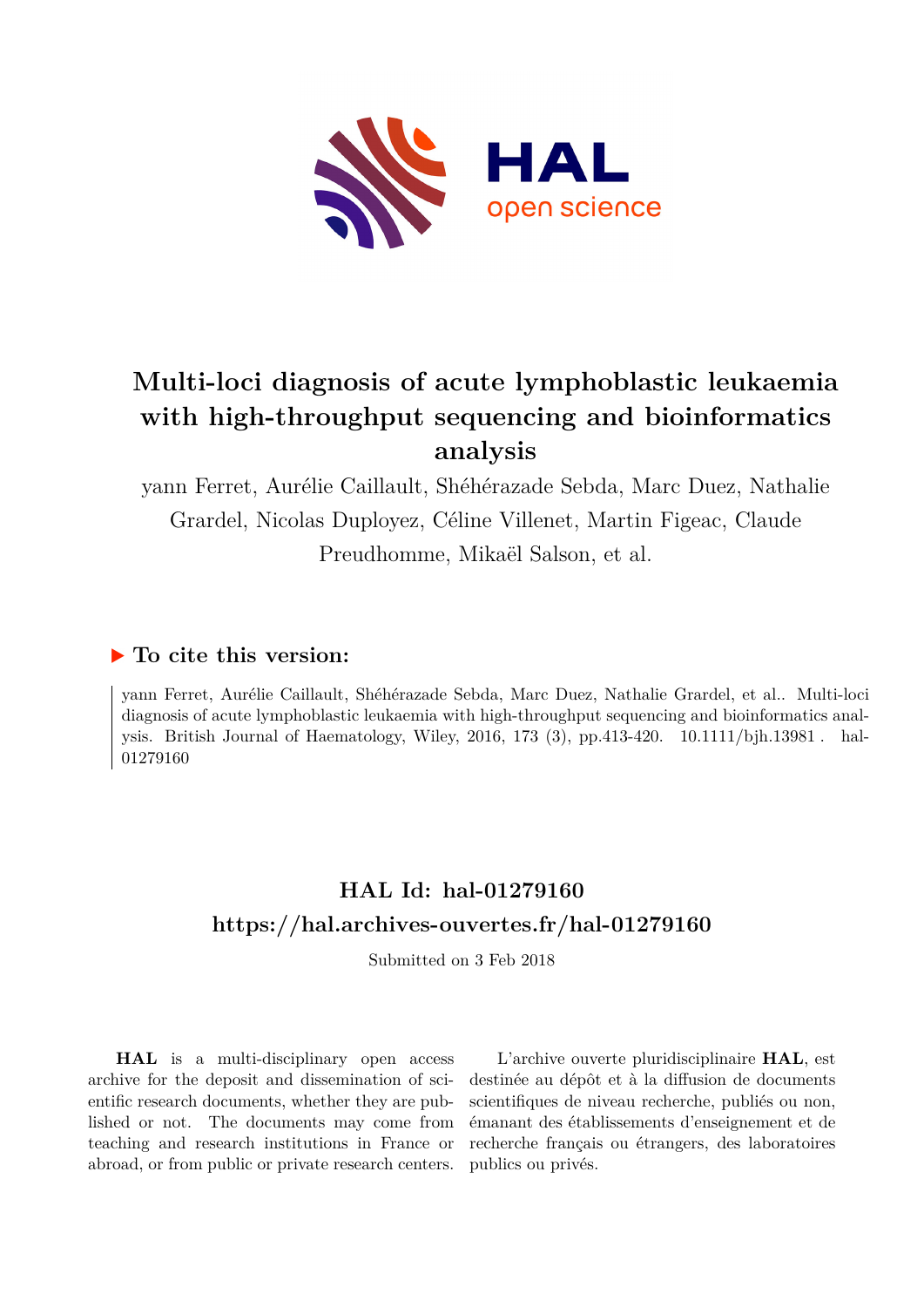# **Multi-loci Diagnosis of Acute Lymphoblastic Leukaemia with High-Throughput Sequencing and Bioinformatics Analysis**

Yann Ferret<sup>\*</sup> Aurélie Caillault<sup>\*</sup> Shéhérazade Sebda Marc Duez Nathalie Grardel Nicolas Duployez Celine Villenet Martin Figeac ´ Claude Preudhomme Mikaël Salson\* Mathieu Giraud\*

*Final accepted manuscript, as published in British Journal of Haematology, 173:413-420 (2017)* <http://dx.doi.org/10.1111/bjh.13981>

# **Summary**

High-throughput sequencing (HTS) is considered a technical revolution that improves our knowledge of lymphoid and autoimmune diseases, changing our approach of leukaemia both at diagnosis and during follow-up. As part of an Ig/TCR based minimal residual disease (MRD) assessment of acute lymphoblastic leukaemia patients, we assessed the performance and feasibility of the replacement of the first steps of the approach based on DNA isolation and Sanger sequencing, by a high-throughput sequencing protocol combined with a bioinformatics analysis and a visualisation using the Vidjil software. We prospectively analysed the diagnostic and relapse samples of 34 paediatric patients, thus identifying 125 leukaemic clones with recombinations on multiple loci (TRG, TRD, IGH and IGK), including Dd2/Dd3 and Intron/KDE rearrangements. Sequencing failures were halved (14% vs 34%,  $p = 0.0007$ , enabling a monitoring of more patients. Furthermore, more markers per patient could be monitored, reducing the probability of false negative MRD results. The whole analysis from the sample reception to the clinical validation was shorter than our current diagnostic protocol, with equal resources. The V(D)J assignation was successfully done by the software, even on unusual recombinations. This study emphasises the progress that HTS with adapted bioinformatics tools can bring to the diagnosis of leukaemia patients.

*Cet article est diffus´e librement selon les dispositions de l'article* L533-4 du Code de la Recherche créé par la loi pour une République *Numérique du 7 octobre 2016.* This publication is freely distributed according to the French law.

# **Introduction**

*Molecular Diagnosis of ALL*

In Acute Lymphoblastic Leukaemia (ALL), Minimal Residual Disease (MRD) negativity is currently recognised, at least for Philadelphia-negative ALL, as the best independent prognostic factor (Brüggemann et al. 2012). The correct quantification of MRD is used for the initial assessment of treatment response, risk stratification, and later for early relapse detection (Cavé et al. 1998; Gandemer et al. 2014). Several techniques can be used to accurately quantify MRD, including Ig/TCR MRD, which is the most standardised approach throughout Europe (van Dongen et al. 2002, 2003). It is based on a step by step analysis of the  $V(D)$ DNA rearrangements within the lymphoblast. First, leukaemic clonal rearrangements are amplified by PCR and searched by capillary electrophoresis, they are then isolated using a polyacrylamide gel electrophoresis and are finally sequenced using a Sanger based approach. For each marker (ideally 2 per patient), an allele-specific oligonucleotide (ASO) is designed in order to quantify MRD by real time Q-PCR (TaqMan chemistry).

It is recommended to follow at least two markers per patient with ASO real time Q-PCR. Indeed, false negative early MRD measurements sometimes occur when the followed marker(s) is (are) specific of a chemo sensitive clone which is accompanied by a non-followed chemo resistant clone. ALL is an oligo clonal disease that undergoes a certain degree of clonal evolution from diagnosis to relapse. Relapse can be due to unmonitored abundant clones as well as sub-clones or new clones, causing false negative late MRD mea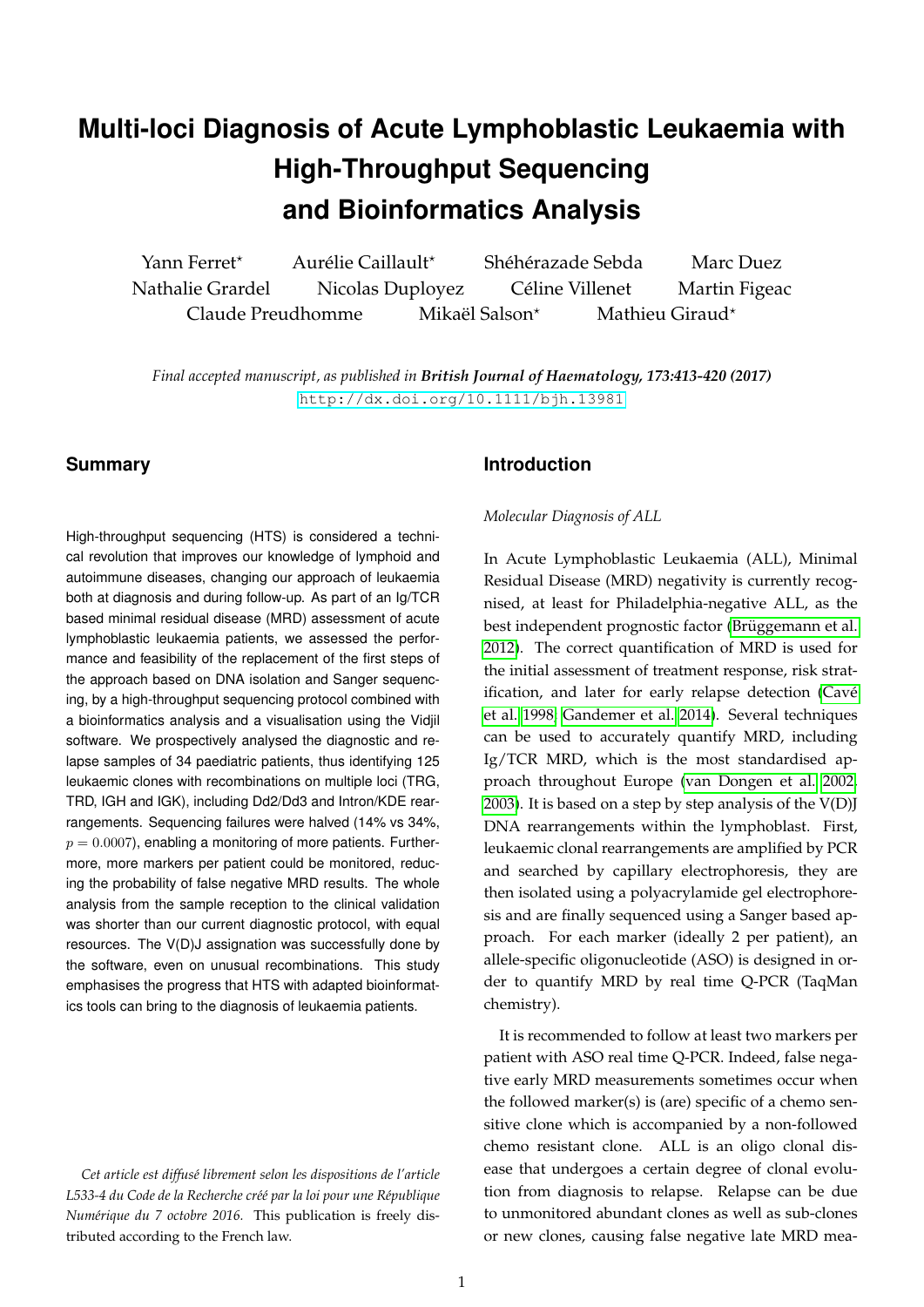surements (Kerst et al. 2005). The quality of the MRD measurement is therefore closely related to the number of followed markers. In 95% of the cases a potential marker is found. However, for a given sequence, it is not always possible to design an allele-specific oligonucleotide which is capable of providing the required analytical sensitivity. 90% of patients can be effectively monitored. The risk of false negative MRD results – as described above – increases when only a single rearrangement is monitored. It is therefore important to obtain several markers for each patient.

# *Repertoire Sequencing (Rep-Seq) for ALL diagnosis and MRD*

Studies have assessed the usefulness of highthroughput sequencing (HTS) for repertoire sequencing (Boyd et al. 2009; Logan et al. 2011; Gawad et al. 2012; Faham et al. 2012; Logan et al. 2013, 2014; Wu et al. 2012). A Repertoire Sequencing (Rep-Seq) study consists of the deep sequencing of a lymphoid population, focusing on V(D)J recombinations (Tonegawa 1983; Market and Papavasiliou 2003). Such studies have been used to identify repertoires in animals (Weinstein et al. 2009; Ben-Hamo and Efroni 2011; Castro et al. 2013) and humans (Freeman et al. 2009; Warren et al. 2009; Boyd et al. 2010; Warren et al. 2011; Arnaout et al. 2011; Weng et al. 2013; Laserson et al. 2014; Niklas et al. 2014).

In ALL, HTS at diagnosis may reduce the number of sequencing failures: While it is sometimes difficult to isolate a clone on polyacrylamide gel, HTS does not suffer from such pitfalls. It is therefore possible to accurately monitor more patients, with more markers, and a technology which is both faster and easier to use.

During MRD follow-up, HTS may provide a global, thorough, deep and forever-evolving vision of the aberrant lymphoid populations thus giving far more information with a lighter process than ASO Q-PCR.

#### *Challenges*

Given that the purpose is to identify the major leukaemic clones at diagnosis, a few dozens of thousands of reads over the V(D)J junctions for each locus are enough. One needs a reliable and reproducible method. Replacing ASO Q-PCR is a more intricate point to achieve because it requires higher accuracy and lower analytical sensitivity for every possible V(D)J rearrangement studied. That would require a larger amount of DNA as well as correction using spikes of known concentration (van Dongen et al. 2015). This is not the aim of this work.

In both cases, the huge amount of data raises two challenges. First, diagnostic laboratories must be able to store and process terabytes of data per year. Secondly, the data must be nicely synthesised to ease clinician interpretation. Moreover, there is a strong need for standardisation by an established consortium, such as, in Europe, the ESLHO, in order to obtain comparable results within the different centres.

#### *Repertoire Sequencing (Rep-Seq) analysis software*

With the rise of high-throughput sequencing, there is a need for dedicated software able to analyse highthroughput data containing CDR3 (Complementary determining Region 3) (Benichou et al. 2012). Indeed, the analysis of V(D)J recombinations poses a very specific problem which cannot be solved with generic error-correction, mapping or clustering tools in an acceptable way. Algorithmic methods should take into account the V(D)J recombinations to appropriately handle small recombinations, somatic hypermutations, or short insertions.

The international ImMunoGeneTics information system ( $IMGT(\overline{R})$ ) has developed several tools for the indepth analysis of V(D)J recombinations (Yousfi Monod et al. 2004; Brochet et al. 2008; Lefranc 2011; Alamyar et al.  $2012$ <sup>1</sup>. Recently, new software able to deal with up to millions of sequences has been designed: (Arnaout et al. 2011), IgBlast (Ye et al. 2013), Decombinator (Thomas et al. 2013), miTCR (Bolotin et al. 2013), Vidjil (Giraud et al. 2014), TCRKlass (Yang et al. 2014), MiXCR (Bolotin et al. 2015), IMSEQ (Kuchenbecker et al. 2015). At the heart of these programs is the optimised comparison of the reads against germline databases, and, for some of them, clusterization of the reads into clones.

#### *Contents*

In this paper we report on our experience of a 3 months long prospective study of diagnostic paediatric ALL samples in a routine hospital practice. As part of the Ig/TCR MRD follow-up, we assessed relevance, performance and feasibility of the replacement of the current protocol (isolation and Sanger sequencing of leukaemic markers), by a HTS protocol combined with a bioinformatics analysis and an interactive visualisation with the new Vidjil software (Giraud et al. 2014).

<sup>1</sup><http://imgt.org/>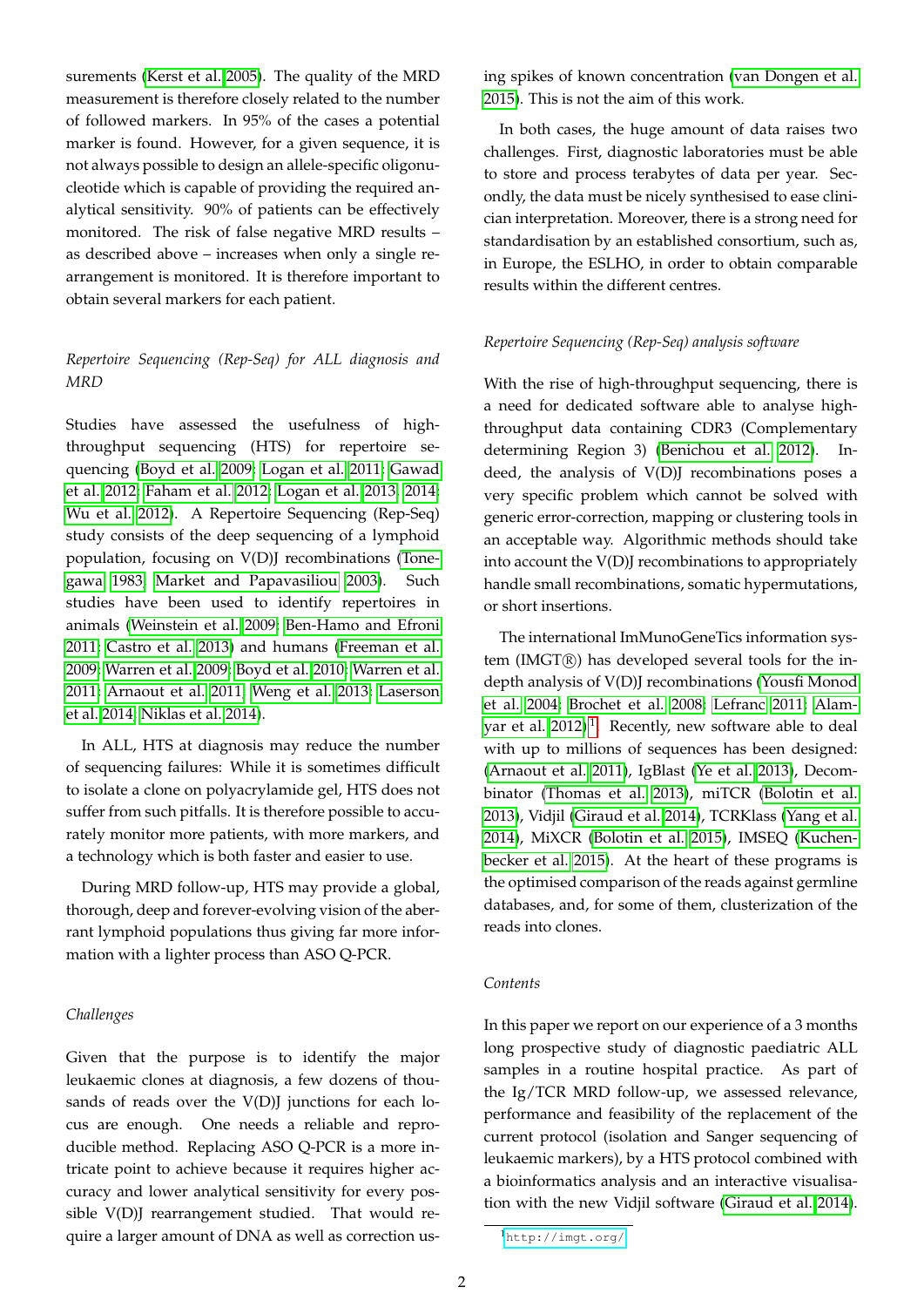We studied recombinations on 36 samples for multiple loci (TRG, TRD, IGH and IGK), including Dd2/Dd3 and Intron/KDE (Kappa Deleting Element) rearrangements.

# **Patients and methods**

# *Patient selection*

From January to March 2015 we prospectively included every paediatric patient (0 to 25 years old accepted) newly diagnosed with an ALL, or who relapsed during this period, that were hospitalised in the CHRU of Lille or in a partner hospital (CHU of Lyon, Rouen, Amiens, Poitiers, Reims and CH of Marseille La Timone), and had an available bone marrow sample at diagnosis or at relapse time (at least 80% blasts). The approval for this study was obtained from the Institutional Review Board of CHRU of Lille (CSTMT093) and was in accordance with the Declaration of Helsinki regarding the informed consent of patients. For each patient, a written informed consent was obtained from the parents or legal guardians, or from the patients themselves when they were older than 18.

34 paediatric patients were included: 32 with a diagnosis sample, 2 with both a diagnosis sample and a relapse sample, totalling 36 samples. The current Ig/TCR technique and HTS technique were implemented separately by two different teams. The results were also analysed separately by different people before comparison.

#### *DNA extraction and amplification*

For every sample, genomic DNA from 5M cells was extracted on bone marrow with QIAamp® DNA Mini Kit (Qiagen). DNA concentration was measured on Nanodrop system<sup>®</sup> and 125ng were amplified by 5 multiplexed PCR systems with a high fidelity polymerase (FastStart<sup>TM</sup> High Fidelity PCR System dNT-Pack, Roche). These systems are described or derived from the Biomed-2 group works (see Table 1). Most loci of TRG, TRD, IGH and IGK are thus amplified. Amplicons were checked on 1,5% agarose gel, then purified on AMPure $\mathbb R$  beads and quantified with Quant-iT<sup>TM</sup> PicoGreen<sup>(R)</sup> dsDNA kit.

#### *Preparation of libraries*

The 5 PCR products were pooled in an equimolar amount and then sequenced with a unique barcode.

The libraries were prepared using the Ion Plus Fragment Library Kit (01/31/2012) (Life Technologies). Each library was barcoded using the Ion  $X$ press<sup>TM</sup> Barcode Adapters Kit. The concentration of each barcoded library was controlled using the 2200 TapeStation system (Agilent Technologies), then they were pooled and their concentration was checked with the Agilent 2100 Bioanalyzer.

# *Emulsion PCR, enrichment and High-throughput sequencing*

The amplification of the libraries by emulsion PCR was performed using the Ion OneTouchTM 2 (Life Technologies) and Ion PGMTM Template OT2 400 Kit (Life Technologies). After amplification the libraries were enriched using the Ion OneTouch™ ES (Life Technologies). The estimate of the proper conduct of the PCR was audited with the Ion Sphere<sup>TM</sup> Quality Control Kit on the Qubit<sup>(R)</sup> 2.0 Fluorometer (Invitrogen). The libraries were sequenced on Ion Torrent Personal Genome Machine (Ion PGMTM) using Ion PGMTM Sequencing 400 Kit and Ion 316TM Chip Kit (Life Technologies, 8 samples per chip).

#### *Bioinformatics analysis and visualisation*

The raw Ion Torrent flow was transformed to demultiplexed sequences with the Torrent Server from Life Technologies allowing 0 errors in barcode splitting.

The reads were processed by the Vidjil software (www.vidjil.org, versions 2015.04 and 2015.05, with default parameters). Vidjil gathers the reads into clones on the basis of their V(D)J rearrangements. Two reads belong to the same clone if they share a same 50 bp "window" overlapping the actual CDR3. This window is large enough to be highly specific. The window detection is based on a fast bioinformatics method using *k*-mer indexing of the germline genes (Giraud et al. 2014).

We explored the lymphocyte populations on the multiple loci of the 36 samples in the Vidjil browser, tagging 125 recombinations as clones of interest. These recombinations are shown in the Supplementary Table 1. The interactive visualisation of these populations can be accessed at <www.vidjil.org/bjh-2016>.

Because of the sequencing errors, there may be several bioinformatics clones corresponding to a real clone. In such cases, the user can choose to merge them in the browser. We did so when the pattern of error clearly indicated a sequencing error (see Figure 2). Vid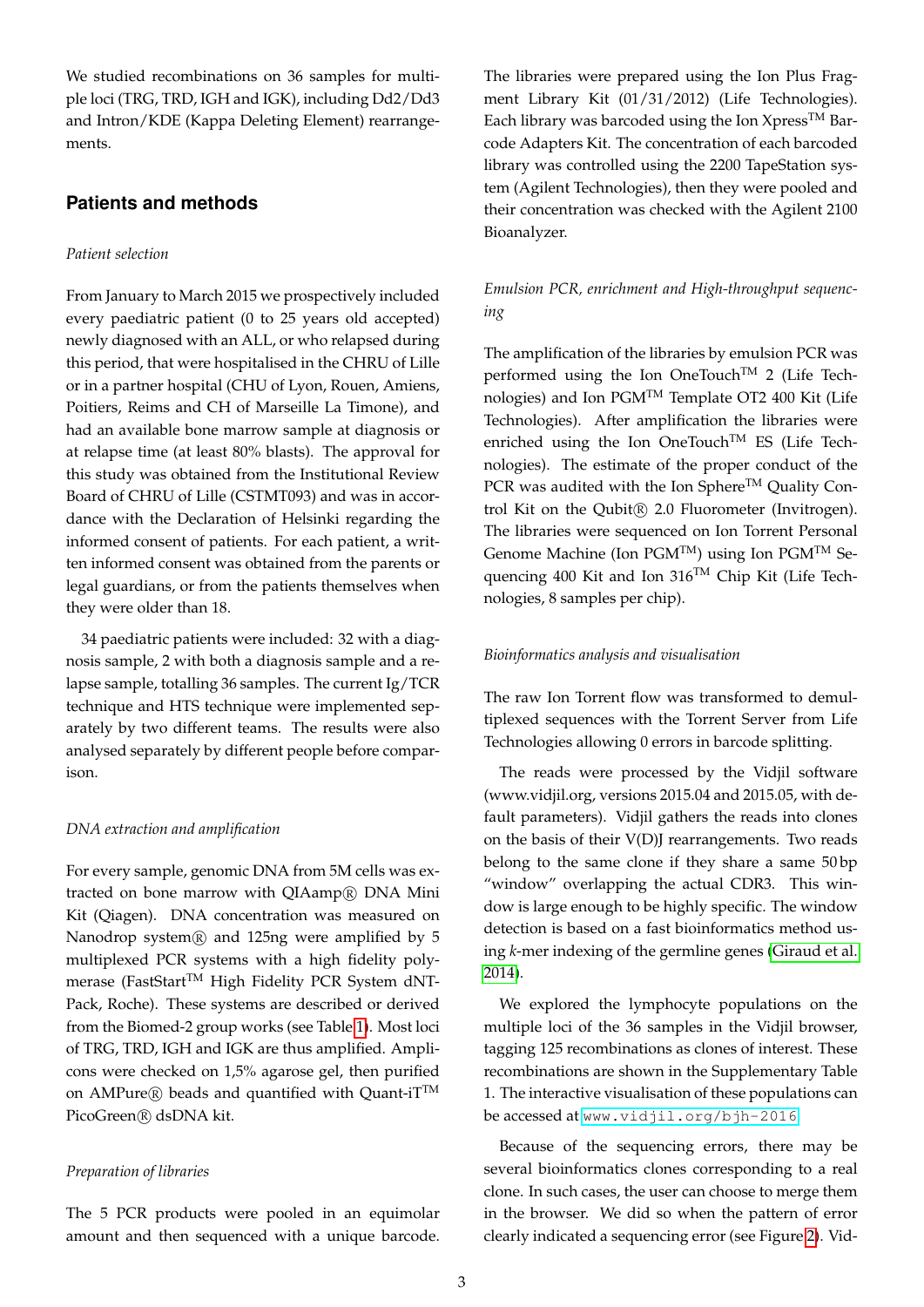jil then outputs a representative sequence for each of the most represented clones Every segment of the representative sequence is guaranteed to be shared by at least 50% of the reads assigned to the clone (Giraud et al. 2014). The V(D)J recombination analysis (determination of V(D)J germline genes and N region) is done only at the end of the pipeline, using either Vidjil builtin analysis, IMGT/V-QUEST (Brochet et al. 2008), or IgBlast (Ye et al. 2013).

# **Results**

36 samples from 34 patients were included (28 B-ALL / 6 T-ALL, 17w / 17m, 0-25 years). There was between 77,041 and 1,157,040 reads per sample (median 338,043). The median ratio of reads recognised as V(D)J rearrangements by Vidjil was 86.8%, giving a median number of reads of 262,448 per patient.

#### *Identification of the main clones*

The intention is to compare HTS to the conventional capillary electrophoresis technique. In the 36 samples, 145 clones were identified by capillary electrophoresis versus 125 by HTS. 11 of the 20 missing clones are the predictable consequence of the use of a primer in the IGH system called "JHDN" which has a weak ability to amplify rearrangements involving *IGHJ3* or *IGHJ6* genes. A subsequent experiment with two additional JH primers lead to the identification of 10 out of these 11 missing clones, the last sample having an insufficient amount of DNA. The other 9 missing clones were related to insufficient amplification by the initial PCR. Their amplicons were excluded and were not loaded on the HTS chip: 3 in the same sample because of poor DNA quality, 4 related to an ageing primer aliquote, and 2 with very small electrophoretic peaks.

The lengths of the consensus sequences reported by HTS are very close to the lengths of the fluorescent fragments measured on capillary electrophoresis below 300 bp (less than 3 bp mean length difference for TRG, TRD and IGK, see Table 2). For IGH, this difference is around 40 bp. This may be explained by the sequencing protocol used on the Ion Torrent (850 incorporations). These reads are still very long on both sides of the CDR3, neither impeding analyse nor design of the ASOs.

#### *Sequencing*

The procedure of isolation on polyacrylamide gel and Sanger sequencing was conducted for 107 leukaemic clones among the 145. The failure rate was 36/107 (34%) whereas it was only 15/107 (14%) with HTS. Successful sequencing was therefore significantly more frequent with HTS ( $p = 0.0007$ , bilateral Mc Nemar test). In three patients the MRD follow-up was impossible without HTS: There were respectively 6, 2 and 2 visible clonal rearrangements in capillary electrophoresis, but Sanger sequencing failed for every clonal rearrangement. The HTS successfully sequenced 3, 2 and 2 of these rearrangements, enabling the follow-up of the MRD by ASO Q-PCR in these children.

64 clones were successfully sequenced by both approaches. We compared them for more than 50 bp before and 50 bp after the junctions. No significant differences were found.

# *Reproducibility of PCR and HTS*

On the diagnostic sample of another paediatric patient, we performed two types of replicates. We did the initial PCR twice (called PCR A and PCR B). Then for a given PCR, half of the amplicons were labelled with a barcode, and the other half with another barcode. This allows the identification of potential biases during the library preparation and the sequencing. We are therefore able to analyse both the reproducibility of the technique and the steps within the protocol that are less reproducible. This is shown in Figure 1. Some points are negative in one PCR but positive at  $5 \times 10^{-4}$  in the other one. Such extreme cases are not apparent for the sequencing. However, even across different PCR, the main clones are still very well identified: for all clones detected above 10−<sup>3</sup> , the difference between both PCR is one half-log or less. At lower concentrations, the spread of the distribution could come both from PCR or HTS bias but also from biological sampling. This is not a problem for the diagnosis as we are not interested in very accurate quantification but only in identifying the major clones.

# *Handling sequencing errors*

The sequencing errors depend on the sequencer used (Ross et al. 2013). On the Ion Torrent technology, the most frequent errors are homopolymers. Figure 2 displays such a case on a Vk-Kde recombination. These sequences can be manually or automatically clustered on the Vidjil browser. This is left to the expertise of the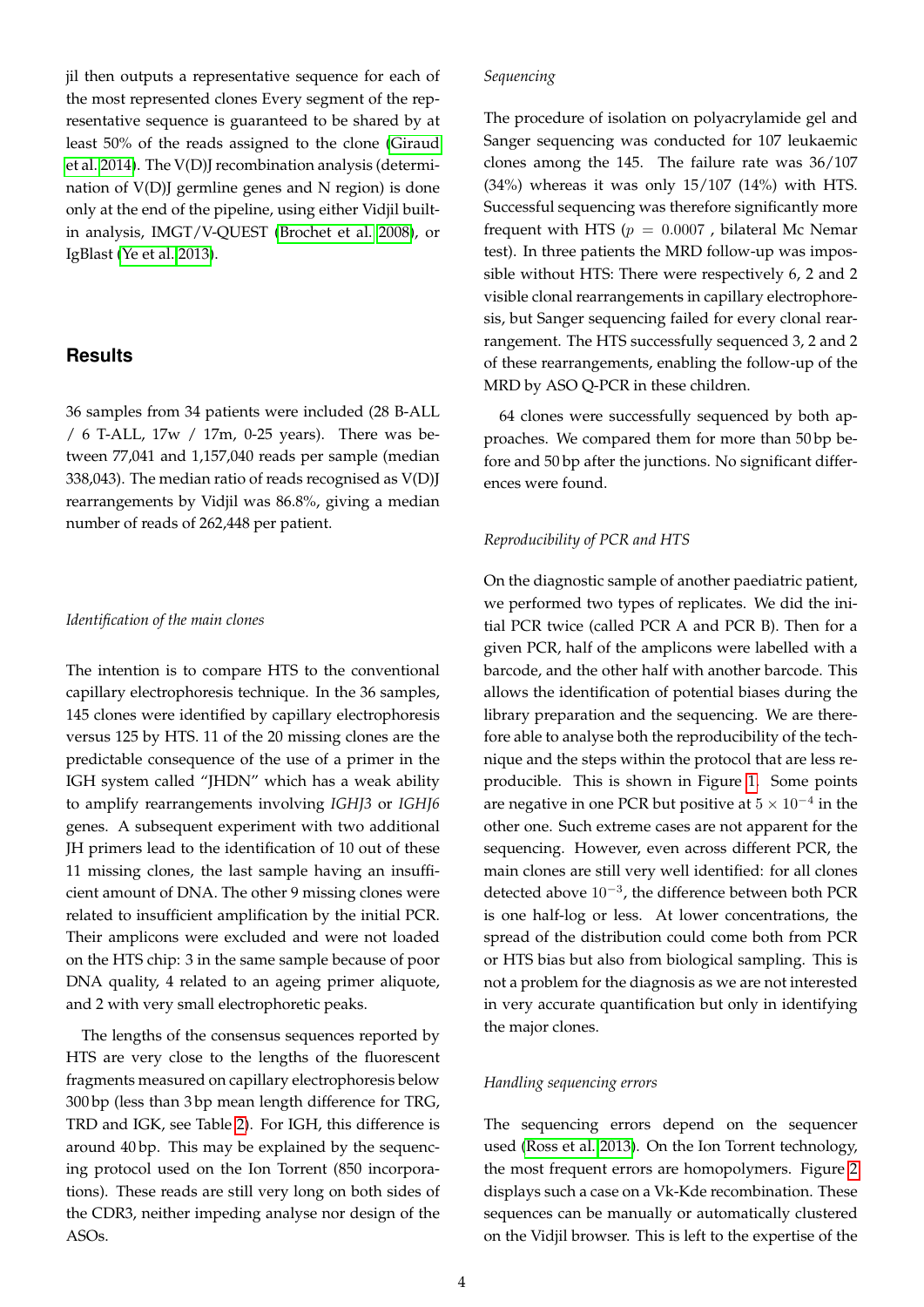| <b>TRG 1-10</b> | Vgf1        | $^{+}$                   | 5' GGA AGG CCC CAC AGC RTC TT3'           |        |
|-----------------|-------------|--------------------------|-------------------------------------------|--------|
| (BIOMED-2)      | Vg10        | $^{+}$                   | 5' AGC ATG GGT AAG ACA AGC AA 3'          |        |
|                 | J1J2        |                          | 5' GTG TTG TTC CAC TGC CAA AGA G3'        |        |
|                 | JP1/2       |                          | 5' TTA CCA GGC GAA GTT ACT ATG AGC 3'     |        |
| TRG 9           | Vg9         | $+$                      | 5' CGG CAC TGT CAG AAA GGA ATC 3'         |        |
| (BIOMED-2)      | J1J2        | $\overline{\phantom{0}}$ | 5' GTG TTG TTC CAC TGC CAA AGA G3'        |        |
|                 | IP1/2       | $\qquad \qquad -$        | 5' TTA CCA GGC GAA GTT ACT ATG AGC 3'     |        |
| TRD             | Vd1         | $^{+}$                   | 5' ATG CAA AAA GTG GTC GCT ATT 3'         |        |
|                 | Vd2         | $+$                      | 5' ATA CCG AGA AAA GGA CAT CTA TG3'       |        |
|                 | Dd2         | $+$                      | 5' AGC GGG TGG TGA TGG CAA AGT 3'         |        |
|                 | Dd3         | $\qquad \qquad -$        | 5' TGG GAC CCA GGG TGA GGA TAT 3'         |        |
|                 | Id1         |                          | 5' GTT CCA CAG TCA CAC GGG TTC 3'         |        |
|                 | Ia29        |                          | 5' GGC AAA AGC ATT CTA GGT ACA 3'         |        |
| IGH             | FR1         | $^{+}$                   | 5' AGG TGC AGC TGS WGS AGT CDG G3'        |        |
|                 | <b>JHDN</b> | —                        | 5' ACC TGA GGA GAC GGT GAC CAG GGT 3'     |        |
| IGK             | VK1f6       | $+$                      | 5'TCA AGG TTC AGC GGC AGT GGA TCT G3'     |        |
| (BIOMED-2)      | VK2f        | $^{+}$                   | 5' GGC CTC CAT CTC CTG CAG GTC TAG TC 3'  |        |
|                 | VK3f        | $+$                      | 5' CCC AGG CTC CTC ATC TAT GAT GCA TCC 3' |        |
|                 | VK4         | $+$                      | 5' CAA CTG CAA GTC CAG CCA GAG TGT        | TTT 3' |
|                 | VK5         | $+$                      | 5' CCT GCA AAG CCA GCC AAG ACA TTG AT 3'  |        |
|                 | VK7         | $+$                      | 5' GAC CGA TTT CAC CCT CAC AAT TAA TCC 3' |        |
|                 | Intron      | $^{+}$                   | 5' CGT GGC ACC GCG AGC TGT AGA C 3'       |        |
|                 | KDE         |                          | 5'CCT CAG AGG TCA GAG CAG GTT GTC CTA 3'  |        |

Table 1: Forward (+) and reverse (–) primers used in the 5 PCRs.



Figure 1: Reproducibility of the PCR (left) and of the sequencing (right) for patient 0014 at diagnosis. Each point represents one "window" as identified by Vidjil (that includes the CDR3 sequence). The ratios are computed on the number of reads, without additional clustering. Since many points may share the same ratios on both axes, the colour represents the number of points having the same ratios: The darker the colour, the more points share the same ratios.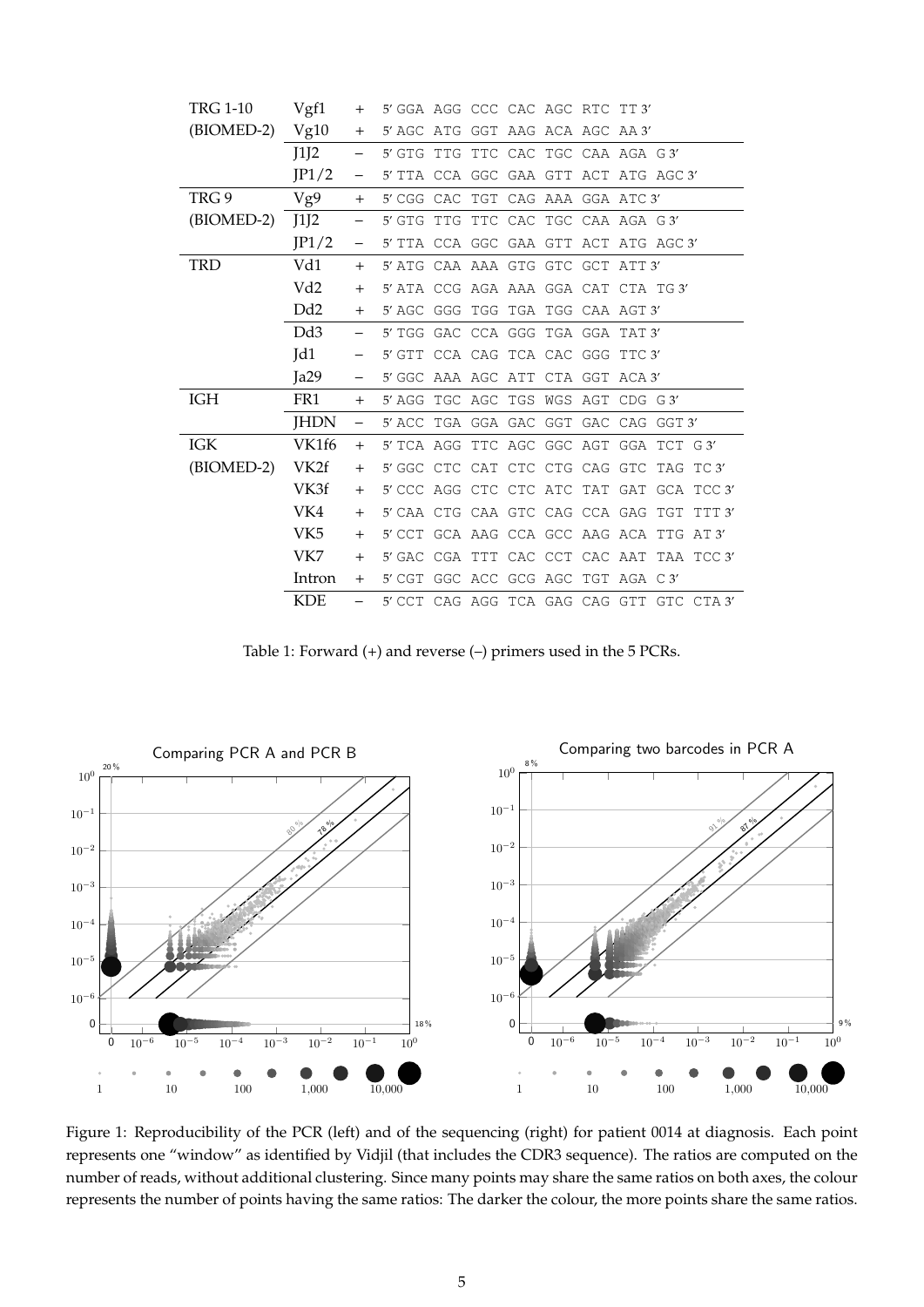|                            | TRG              |                | <b>TRD</b>       |                 | <b>IGH</b>       |                    | IGK              |                   | total  |
|----------------------------|------------------|----------------|------------------|-----------------|------------------|--------------------|------------------|-------------------|--------|
|                            | $\boldsymbol{n}$ |                | $\boldsymbol{n}$ |                 | $\boldsymbol{n}$ |                    | $\boldsymbol{n}$ |                   | $\, n$ |
| Capillary Electrophoresis  | 54               | 205.6          | 41               | 245.4           | $31\star$        | 373.5              | 19               | 285.3             | 145    |
| <b>HTS</b>                 | 53               | 205.3          | 37               | 248.0           | 18               | 330.7              |                  | 272.6             | 125    |
| fragment length difference |                  | $-0.13 \pm 14$ |                  | $2.11 \pm 4.53$ |                  | $-40.61 \pm 35.62$ |                  | $-2.53 \pm 15.99$ |        |

Table 2: Number  $(n)$  and average length  $(\ell)$  of clones detected in each of the four studied locus. Note that the JH6 and JH3 primers were included in the standard technique but not in the HTS protocol.

| $clone-001:$ window     |       |          | AATAA-CTGGCCTCATTTTCTCCC-TATGGGCCTAGTGGCAG                |
|-------------------------|-------|----------|-----------------------------------------------------------|
| $>$ TGKV3-15 $\star$ 01 |       |          | CAGCAGTATAATAA-CTGGCCTCc                                  |
| $>$ KDE                 |       |          | qqaqcCCTAGTGGCAGCCCAGG                                    |
| $clone-001$             | 59523 | 15.3%    | CAGCAGTATAATAA-CTGGCCTCATTTTCTCCC-TATGGGCCTAGTGGCAGCCCAGG |
| $clone-008$             | 1766  | .454%    | CAGCAGTATAATAAACTGGCCTCATTTTCTCCC-TATGGGCCTAGTGGCAGCCCAGG |
| $clone-021$             | 648   | .167%    | CAGCAGTATAATAA-CTGGCCTCATTTTCTCCCCTATGGGCCTAGTGGCAGCCCAGG |
| $clone-0.30$            | 540   | $.139$ . | CAGCAGTATAATAA-CTGGCCTCATTT-CTCCC-TATGGGCCTAGTGGCAGCCCAGG |
|                         |       |          | h<br>h                                                    |

Figure 2: Representative sequences of the largest clones identified as IGKV3-15\*01 -1/16/-5 KDE in the diagnosis of patient 0074, aligned with IMGT/GENE-DB relevant germline gene and KDE (Genbank NG<sub>-000834</sub>). For each clone, the number of reads and the proportion among all analyzed reads are given. The three positions, marked by h, are likely sequencing errors in homopolymers.

user to distinguish sequencing or PCR errors from somatic mutations as it depends on the sequencing technology as well as the PCR.

On our dataset, a manual clustering gathered an average of 8.2 sequences per clone cluster. It did not significantly change the quantification of these clones: The mean size of the main sequence of the clone cluster is 83% of the total size of the cluster.

# *Comparison between Vidjil, IMGT/V-QUEST and IgBlast on V(D)J designation*

We checked the V(D)J designation returned by Vidjil against other popular tools. The consensus sequences of the 125 clones were sent to IMGT/V-QUEST (version 3.3.2) (Brochet et al. 2008) and IgBlast (version 1.4.0) (Ye et al. 2013). The obtained V(D)J designations were manually checked and compared to the result of Vidjil (version 2015.04 and 2015.05).

In 63% of the cases, the three tools perfectly match or give slightly different designations that are acceptable (Table 3). In the other cases, at least one of the programs does not give an acceptable answer. This mostly comes from unusual rearrangements (*TRDD3*, KDE, *TRAJ29*) that are handled neither by IMGT/V-QUEST, nor by IgBlast. Vidjil correctly recognises these recombinations. Most Vidjil errors are due to slightly imprecise junction positioning. Globally, Vidjil gave a correct analysis in 113 out of 125 clones.

|    | 58  | $(46)\%$ |
|----|-----|----------|
|    | 21  | (17)%    |
|    | 46  | (37)%    |
|    |     |          |
|    | 77  | (62)%    |
|    | 48  | (38)%    |
| 29 |     |          |
| 1  |     |          |
| 1  |     |          |
| 17 |     |          |
|    |     |          |
|    | 113 | (90)%    |
|    | 12  | $(10)\%$ |
| 2  |     |          |
| 2  |     |          |
| 7  |     |          |
| 1  |     |          |
|    |     |          |

Table 3: Comparison between V(D)J designations made by IMGT/V-QUEST (version 3.3.2), IgBlast (version 1.4.0) and Vidjil (versions 2015.04 and 2015.05) on the 125 clones identified by HTS, and cases of failure of the different tools.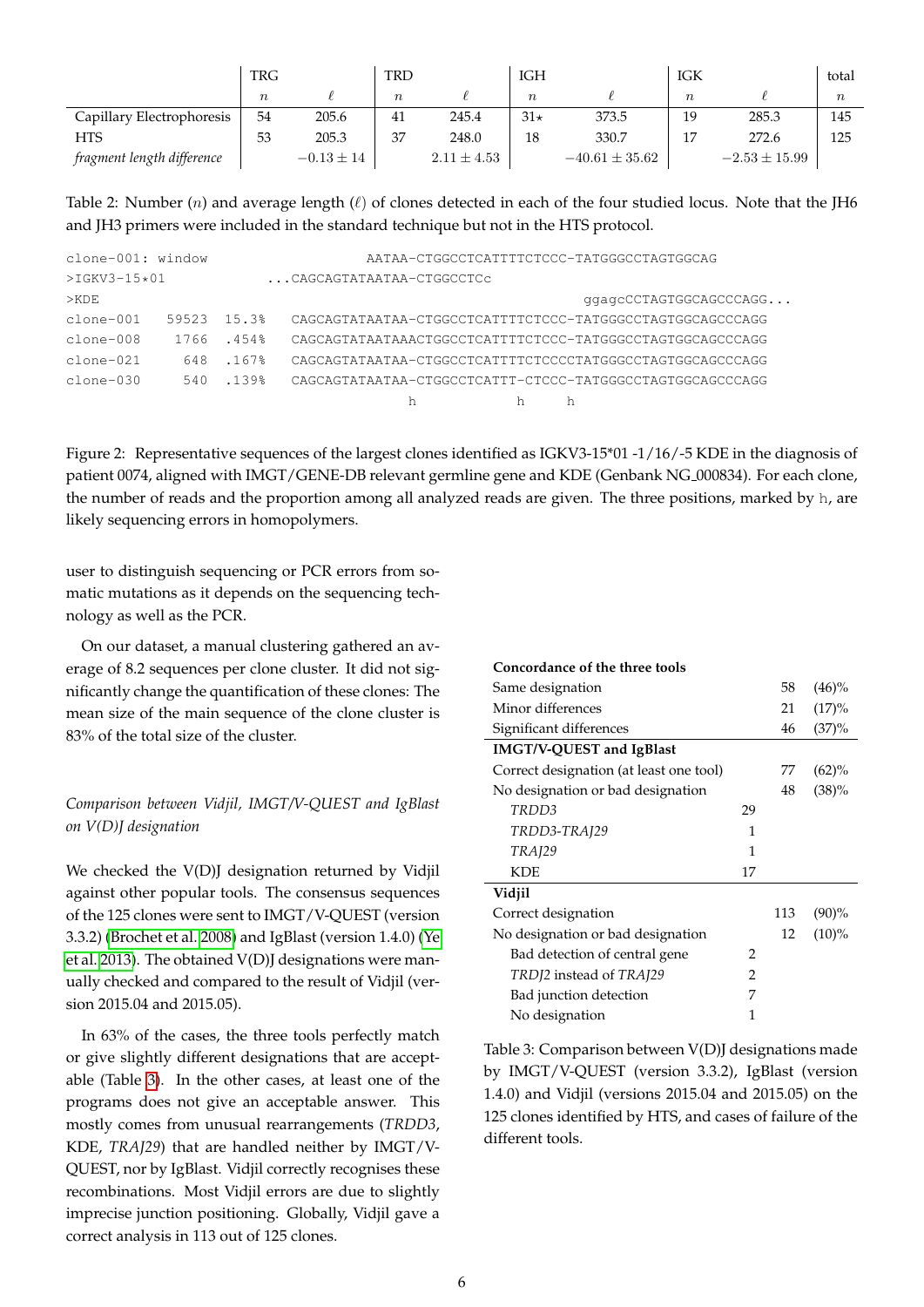# **Discussion**

# *Quantity of DNA*

The quantity of DNA used (125ng) is sufficient to identify the major clones for diagnostic samples. The quantity to be used for MRD should be carefully studied to ensure both a good representativity of the population van Dongen et al. (2015) and a good PCR efficiency with recent high-fidelity enzymes.

# *Sequencing quality*

Sequencing failures are halved with our HTS method. Therefore we could monitor MRD in more patients. We could also respect the recommendation of 2 markers followed per patient more often. This reduces the risk of false negative results. We believe we can improve IGH locus analysis by replacing JHDN primer with a selection of primers amplifying all IGHJ genes.

# *Fragment length*

The fact that sequence length is usually close to fragment length in capillary electrophoresis (below 300 bp) can be a useful tool for data analysis. For IGH (over 300 bp), the difference in fragment length is coupled with a negative quantitative bias of this whole system over the others. This bias does not prevent from analysing and clustering IGH CDR3. No intra-system bias was observed.

# *V(D)J designation*

Vidjil gave a correct analysis in 113 out of 125 clones, and was the best tool among the ones we evaluated for this purpose, especially on Dd3 and KDE rearrangements. Incorrect V(D)J designation constitutes a major loss of analysis time at the ASO design moment, as manual designation is a complex and error-prone task.

# *Reproducibility and contaminations*

The limiting factor of reproducibility is PCR, using a high-fidelity polymerase is therefore essential. It also highlights the high reproducibility of sequencing. Repeated manipulation of amplicons before ligation to a barcode sequence induces a risk of sample contamination. We did not encounter such unwanted events in our work. Nowadays this risk can be reduced (by using primers which already include a specific barcode sequence for example). However because of the

high number of primers involved for each patient, they could not be used in this setting.

# *Bioinformatics analysis and visualisation*

The Vidjil software facilitates the analysis of reads by grouping them in clones, and performs the analysis of both diagnostic and follow-up samples even when multiple loci are studied. Moreover it can be easily and conveniently operated by a clinician, with a web application to upload sequences, to launch the analysis process on a server, and then display and export the results. Vidjil is open-source and yields reproducible and traceable results. Clinicians maintain control over patient data.

# *Feasibility in haematological lab*

The proposed protocol has been designed and tested retrospectively for two years in Lille hospital. It is now used prospectively in Lille and is currently being tested in other French diagnostic labs involved in MRD testing. The whole analysis for a set of samples takes four to five days, including sample preparation, amplification, sequencing, analysis and validation which turns out to be faster than the current standardised Ig/TCR protocols. We achieved the required standardisation level to now make it feasible in routine haematology laboratories. The running costs for this protocol are relatively low and depend on the number of samples sequenced on a chip. The dominant cost is still the acquisition of the new equipment. Moreover, this new multi-step procedure requires experienced workers with high-throughput sequencing.

# *Conclusion and perspectives*

HTS coupled with a bioinformatics analysis and visualisation can nowadays be used in a routine hospital practice. It represents a major step forward in ALL Ig/TCR at diagnosis. In the long run, the aim is to use HTS for MRD follow-up, to replace ASO Q-PCR, which is time consuming, labour intensive and associated with a high false negative rate. It gives a more complete view of the lymphoid population at diagnosis. Furthermore it can then be used to observe the qualitative and quantitative evolution of this whole population. Moreover, it prefigures new steps not only for MRD monitoring in ALL but also for the understanding of other clonal lymphoid proliferations, and immune responses that may be observed in infectious or auto-immune contexts.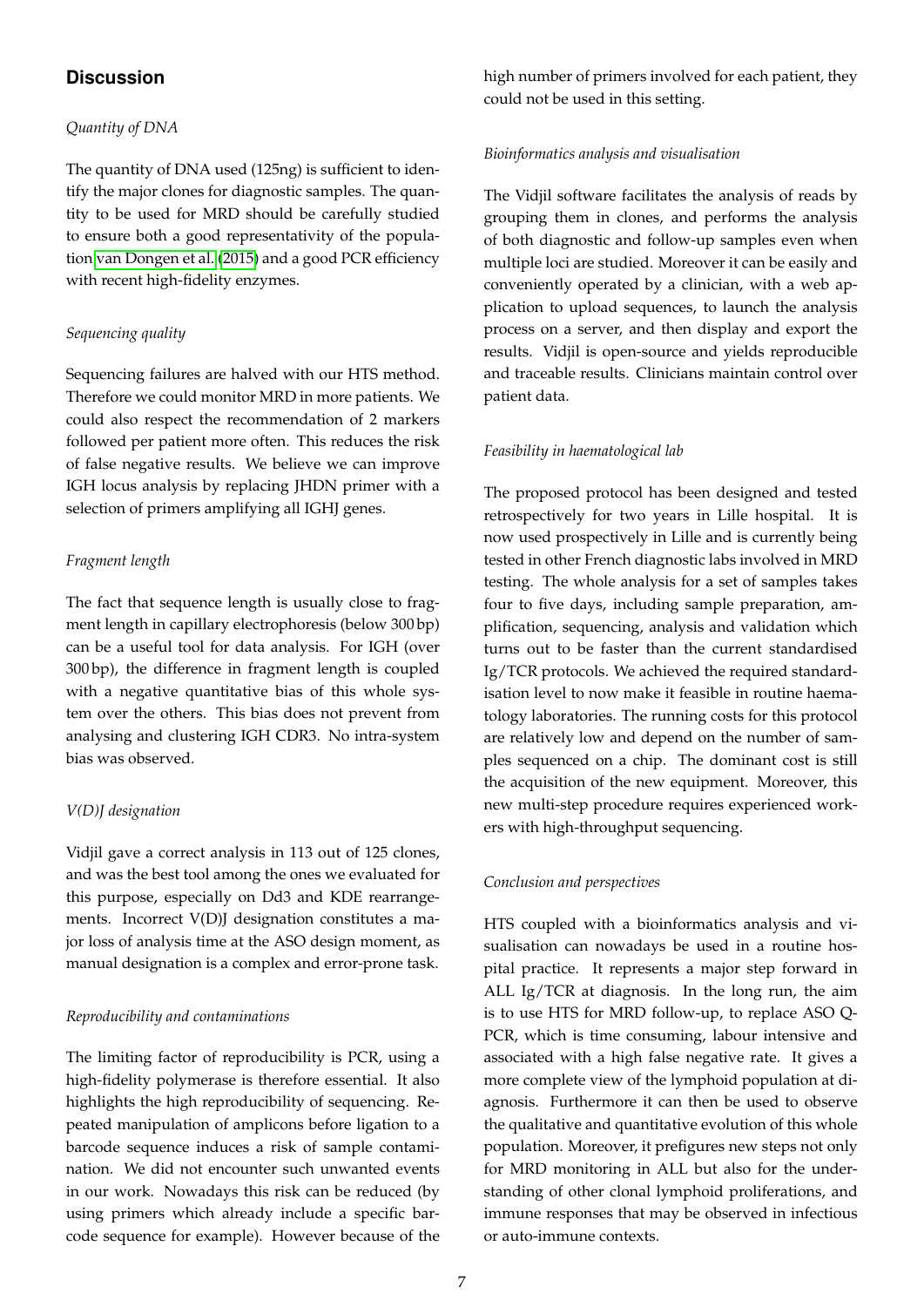#### *Acknowledgements*

This research was supported by SIRIC ONCOLille, Grant INCa-DGOS-Inserm 6041. The authors are grateful to Eileen Boyle and Ryan Herbert for their comments on the manuscript.

#### *Competing interests*

The authors have no competing interests.

#### *Author contribution*

YF, AC, MS and MG are equal contributors. YF, AC, NG and CP selected the patients. MF, SS, CV and AC designed the sequencing protocol. MD, MG and MS conceived the Vidjil software. MS, MG, AC, NG, MF, SS and YF analysed and discussed the data. YF, MS and MG drafted the paper. All authors corrected the paper and approved the final manuscript.

# **References**

- Alamyar, E., Giudicelli, V., Li, S., Duroux, P., & Lefranc, M.-P., (2012). IMGT/HighV-OUEST: the IMGT® web portal for immunoglobulin (IG) or antibody and t cell receptor (TR) analysis from NGS high throughput and deep sequencing. *Immunome Research*, **8** (1).
- Arnaout, R., Lee, W., Cahill, P., Honan, T., Sparrow, T., Weiand, M., Nusbaum, C., Rajewsky, K., & Koralov, S. B., (2011). Highresolution description of antibody heavy-chain repertoires in humans. *PLoS ONE*, **6** (8):e22365.
- Ben-Hamo, R. & Efroni, S., (2011). The whole-organism heavy chain B cell repertoire from zebrafish self-organizes into distinct network features. *BMC Systems Biology*, **5** (1):27.
- Benichou, J., Ben-Hamo, R., Louzoun, Y., & Efroni, S., (2012). Rep-Seq: uncovering the immunological repertoire through nextgeneration sequencing. *Immunology*, **135** (3):183–91.
- Bolotin, D. A., Shugay, M., Mamedov, I. Z., Ekaterina V Putintseva, M. A. T., Zvyagin, I. V., Britanova, O. V., & Chudakov, D. M., (2013). MiTCR: software for T-cell receptor sequencing data analysis. *Nature Methods*, **10** :813–814.
- Bolotin, D. A., Poslavsky, S., Mitrophanov, I., Shugay, M., Mamedov, I. Z., Putintseva, E. V., & Chudakov, D. M., (2015). MiXCR: software for comprehensive adaptive immunity profiling. *Nature Methods*, **12** (5):380–381.
- Boyd, S. D., Marshall, E. L., Merker, J. D., Maniar, J. M., Zhang, L. N., Sahaf, B., Jones, C. D., Simen, B. B., Hanczaruk, B., Nguyen, K. D., Nadeau, K. C., Egholm, M., Miklos, D. B., Zehnder, J. L., & Fire, A. Z., (2009). Measurement and clinical monitoring of human lymphocyte clonality by massively parallel VDJ pyrosequencing. *Science Translational Medicine*, **1** (12):12ra23.
- Boyd, S. D., Gaëta, B. A., Jackson, K. J., Fire, A. Z., Marshall, E. L., Merker, J. D., Maniar, J. M., Zhang, L. N., Sahaf, B., Jones, C. D., Simen, B. B., Hanczaruk, B., Nguyen, K. D., Nadeau, K. C., Egholm, M., Miklos, D. B., Zehnder, J. L., & Collins, A. M., (2010).

Individual variation in the germline Ig gene repertoire inferred from variable region gene rearrangements. *The Journal of Immunology*, **184** (12):6986–92.

- Brochet, X., Lefranc, M.-P., & Giudicelli, V., (2008). IMGT/V-QUEST: the highly customized and integrated system for IG and TR standardized V-J and V-D-J sequence analysis. *Nucleic Acids Research*, **36** (S2):W503–W508.
- Brüggemann, M., Raff, T., & Kneba, M., (2012). Has MRD monitoring superseded other prognostic factors in adult ALL? *Blood*, **120** (23): 4470–4481.
- Castro, R., Jouneau, L., Pham, H.-P., Bouchez, O., Giudicelli, V., Lefranc, M.-P., Quillet, E., Benmansour, A., Cazals, F., Six, A., Fillatreau, S., Sunyer, O., & Boudinot, P., (2013). Teleost fish mount complex clonal IgM and IgT responses in spleen upon systemic viral infection. *PLoS Pathogens*, **9** (1):e1003098.
- Cave, H., van der Werff Ten Bosch, J., Suciu, S., Guidal, C., Wa- ´ terkeyn, C., Otten, J., Bakkus, M., Thielemans, K., Grandchamp, B., Vilmer, E., Nelken, B., Fournier, M., Boutard, P., Lebrun, E., Méchinaud, F., Garand, R., Robert, A., Dastugue, N., Plouvier, E., Racadot, E., Ferster, A., Gyselinck, J., Fenneteau, O., Duval, M., Solbu, G., & Manel, A.-M., (1998). Clinical significance of minimal residual disease in childhood acute lymphoblastic leukemia. *New England Journal of Medicine*, **339** (9):591–598.
- Faham, M., Zheng, J., Moorhead, M., Carlton, V. E. H., Stow, P., Coustan-Smith, E., Pui, C.-H., & Campana, D., (2012). Deepsequencing approach for minimal residual disease detection in acute lymphoblastic leukemia. *Blood*, **120** (26):5173–5180.
- Freeman, J. D., Warren, R. L., Webb, J. R., Nelson, B. H., & Holt, R. A., (2009). Profiling the T-cell receptor beta-chain repertoire by massively parallel sequencing. *Genome Research*, **19** (10):1817–24.
- Gandemer, V., Pochon, C., Oger, E., Dalle, J.-H. H., Michel, G., Schmitt, C., Berranger, E., Galambrun, C., Cavé, H., Cayuela, J.-M., Grardel, N., Macintyre, E., Margueritte, G., Méchinaud, F., Rorhlich, P., Lutz, P., Demeocq, F., Schneider, P., Plantaz, D., Poirée, M., & Bordigoni, P., (2014). Clinical value of pre-transplant minimal residual disease in childhood lymphoblastic leukaemia: the results of the French minimal residual disease-guided protocol. *British Journal of Haematology*, **165** (3):392–401.
- Gawad, C., Pepin, F., Carlton, V., Klinger, M., Logan, A., Miklos, D., Faham, M., Dahl, G., & Lacayo, N., (2012). Massive evolution of the immunoglobulin heavy chain locus in children with B precursor acute lymphoblastic leukemia. *Blood*, **120** (22):4407–17.
- Giraud, M., Salson, M., Duez, M., Villenet, C., Quief, S., Caillault, A., Grardel, N., Roumier, C., Preudhomme, C., & Figeac, M., (2014). Fast multiclonal clusterization of V(D)J recombinations from highthroughput sequencing. *BMC Genomics*, **15** (1):409.
- Kerst, G., Kreyenberg, H., Roth, C., Well, C., Dietz, K., Coustan-Smith, E., Campana, D., Koscielniak, E., Niemeyer, C., Schlegel, P. G., Müller, I., Niethammer, D., & Bader, P., (2005). Concurrent detection of minimal residual disease (MRD) in childhood acute lymphoblastic leukaemia by flow cytometry and real-time PCR. *British Journal of Haematology*, **128** (6):774–782.
- Kuchenbecker, L., Nienen, M., Hecht, J., Neumann, A. U., Babel, N., Reinert, K., & Robinson, P. N., (2015). IMSEQ – a fast and error aware approach to immunogenetic sequence analysis. *Bioinformatics*, **31** (18):btv309.